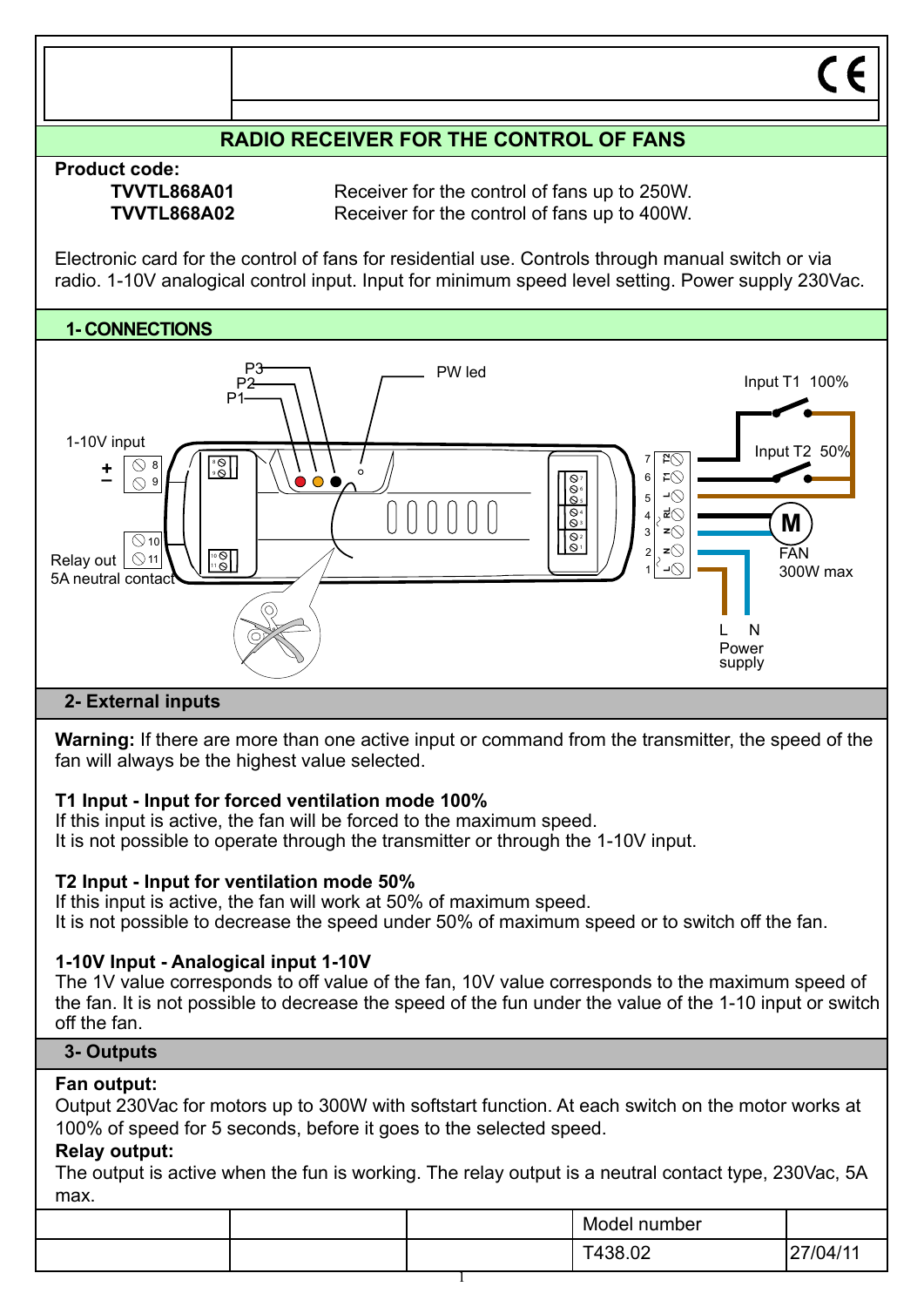### **4- To program the minimum speed**



This function allows to set the minimum speed that can be reached by the load.

1- Press once and hold down the push-button **P3** for 5 seconds. After 5 seconds the buzzer will make a bip. Release the push button.

2- Regulate the minimum speed to the level desired:

- using CH5 or CH6 push-button of the 7-channel transmitter

- using CH3 push-button of the 4-channel transmitter

- using CH1 push-button of the 1-channel transmitter

3- Press once and hold down the push-button **P3**. The buzzer will make a long bip to confirm the new value.

### **4.1- Activation-deactivation memory of the last value of speed before the turning off**



With memory function activated, controlling the load in ON/OFF mode, at the time of turning on, the fan goes back to the values it had before turning off.

The memory function is deactivated by using the 7-channel transmitter.

With memory function deactivated, the load turns on at the maximum speed.

1- Activation-deactivation memory function: press at the same time the push buttons **P1+P3**.

- the buzzer will make 2 bips if the function is activated;

- the buzzer will make 1 long bip if the function is deactivated.

### **4.2- Activation-deactivation memory of the last value of speed modified by a transmitter**



With memory function activated, when the T1, T2 and 1-10V input are disabled, the speed of the fan goes back to the values it had before the activation of inputs.

With memory function deactivated, when the T1, T2 and 1-10V input are disabled, the fan turns off.

1- Activation-deactivation memory function: press at the same time the push buttons **P2+P3**.

- the buzzer will make 2 bips if the function is activated;
- the buzzer will make 1 long bip if the function is deactivated.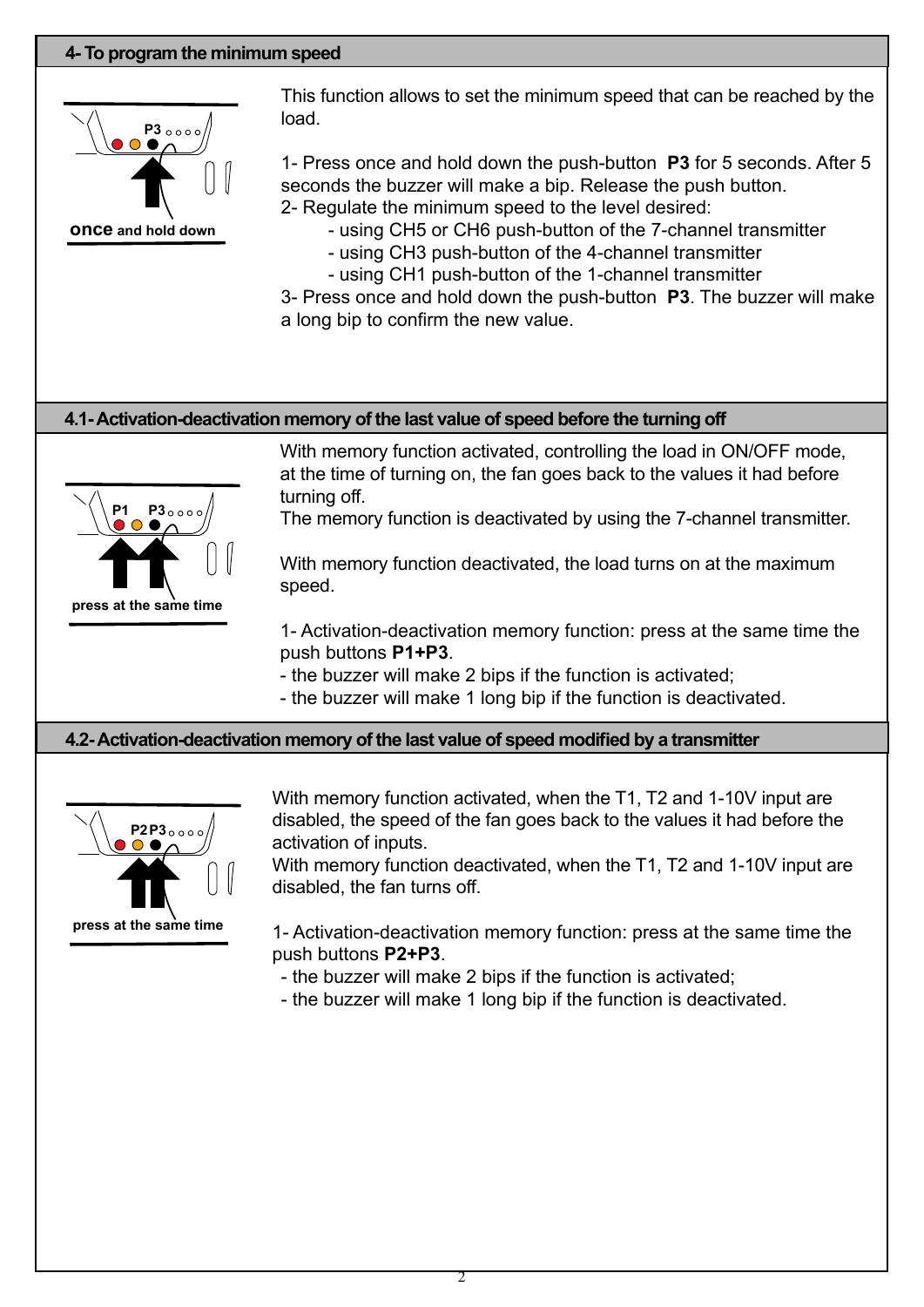# **5- TRANSMITTER MEMORIZATION ATTENTION: The first transmitter can only be memorized using the receiver. 5.1- To memorise 7-channel transmitters P1**  $0000$ **once and hold down** available only for 7 or 42

1- Press the push button **P1 once and hold** it down, the buzzer will make a beep and then sound continuously.

channels transmitter 2- During the sound press one push button of the 7-channel transmitter which has to be memorised, the memorization is indicated by the intermittently sound of the buzzer.

All the push-buttons of the transmitter are automatically memorized.



## **5.2- To memorise 4-channel transmitters**



1- Press the push button **P1 twice and hold** it down, the buzzer will make a beep each time and then sound continuously.



2- During the sound press one push button of the 4-channel transmitter which has to be memorised, the memorization is indicated by the intermittently sound of the buzzer. All the push-buttons of the transmitter are automatically memorized.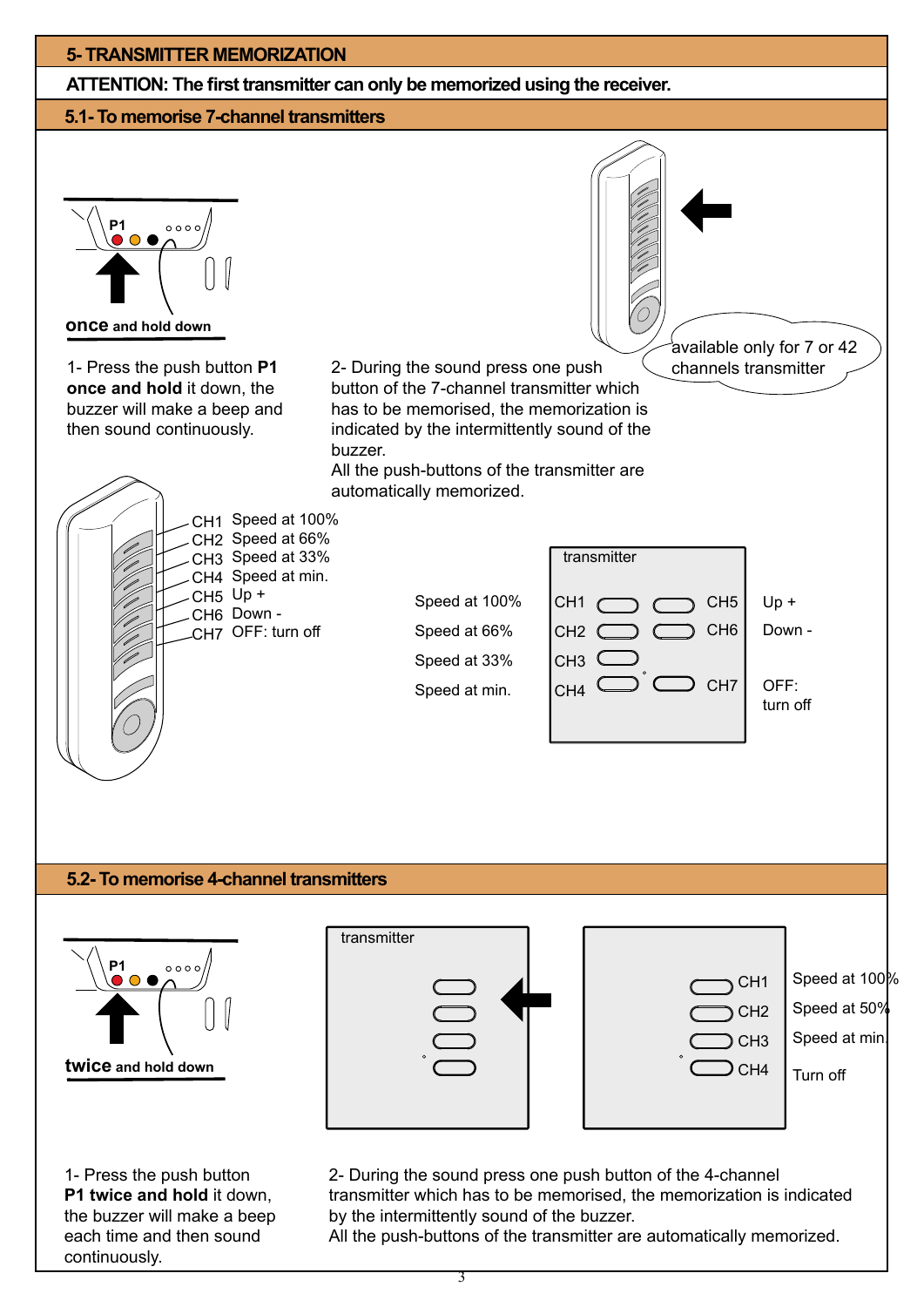## **5.2- To memorise one transmitter push-button with on/off/dimmer function**

with short impulses (<800 ms.) it turns the load on and off, by holding it pressed, it increases or decreases the speed.



1- Press the push button **P1 three times and hold** it down, the buzzer will make a beep each time and then sound continuously.



2- During the sound press the push button which has to be memorised, the memorization is indicated by the intermittently sound of the buzzer.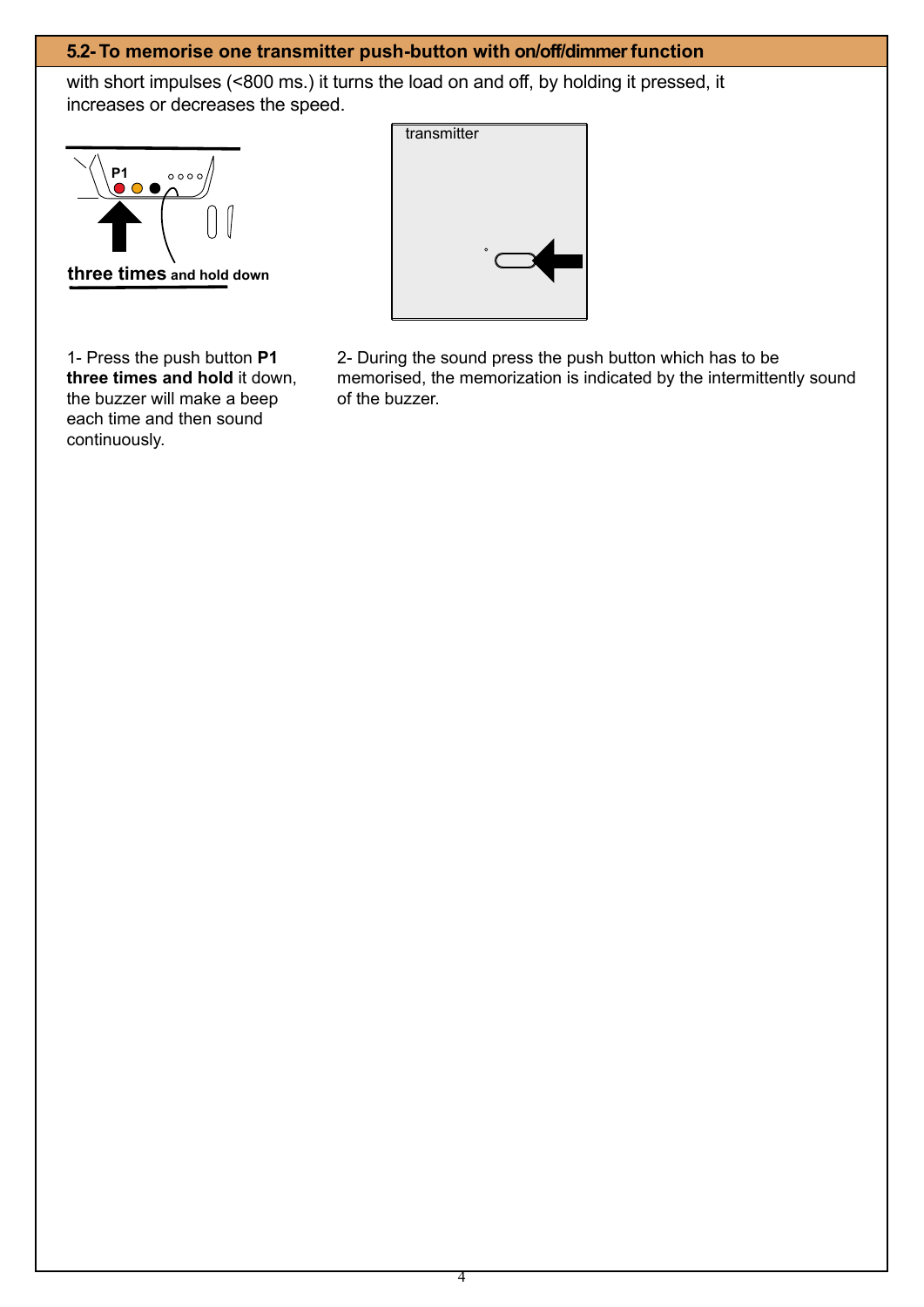#### **6- To copy a function of transmitter push-button to a new transmitter** 1- Press the button **P3** located inside the **already memorized transmitter**. Led 1 turns on. (the push button P3 is locate inside the transmitter, see transmitter manual) 2- Within 5 seconds press a push button of the **already memorized transmitter** which has to be copy the function. Led 1 turns off for 1 sec, and then it turns on for 5 available with all type of transmitters **P3** 3- During the sound press the push-button of the **new transmitter** which has to be memorised; the memorization is indicated by the intermittently sound of the buzzer.

The new transmitter will have the same functions of the transmitter used for its memorization.

seconds.

### **7 - To delete a transmitter**



1- Press the push button **P2 once and hold** it down, the buzzer will make a beep each time and then sound slowly and intermittently.



2- During the sound press the push-button which has to be deleted; the deletion is indicated by the continuously sound of the buzzer.

### **7.1 - To delete all transmitter**



1- Press the push button **P2 twice and hold** it down, the buzzer will make a beep each time and then sound quickly and intermittently. 2- Hold down the push button for 10 sec., after this 10 sec. the buzzer will sound continuously by indicating that the whole memory has been cancelled.